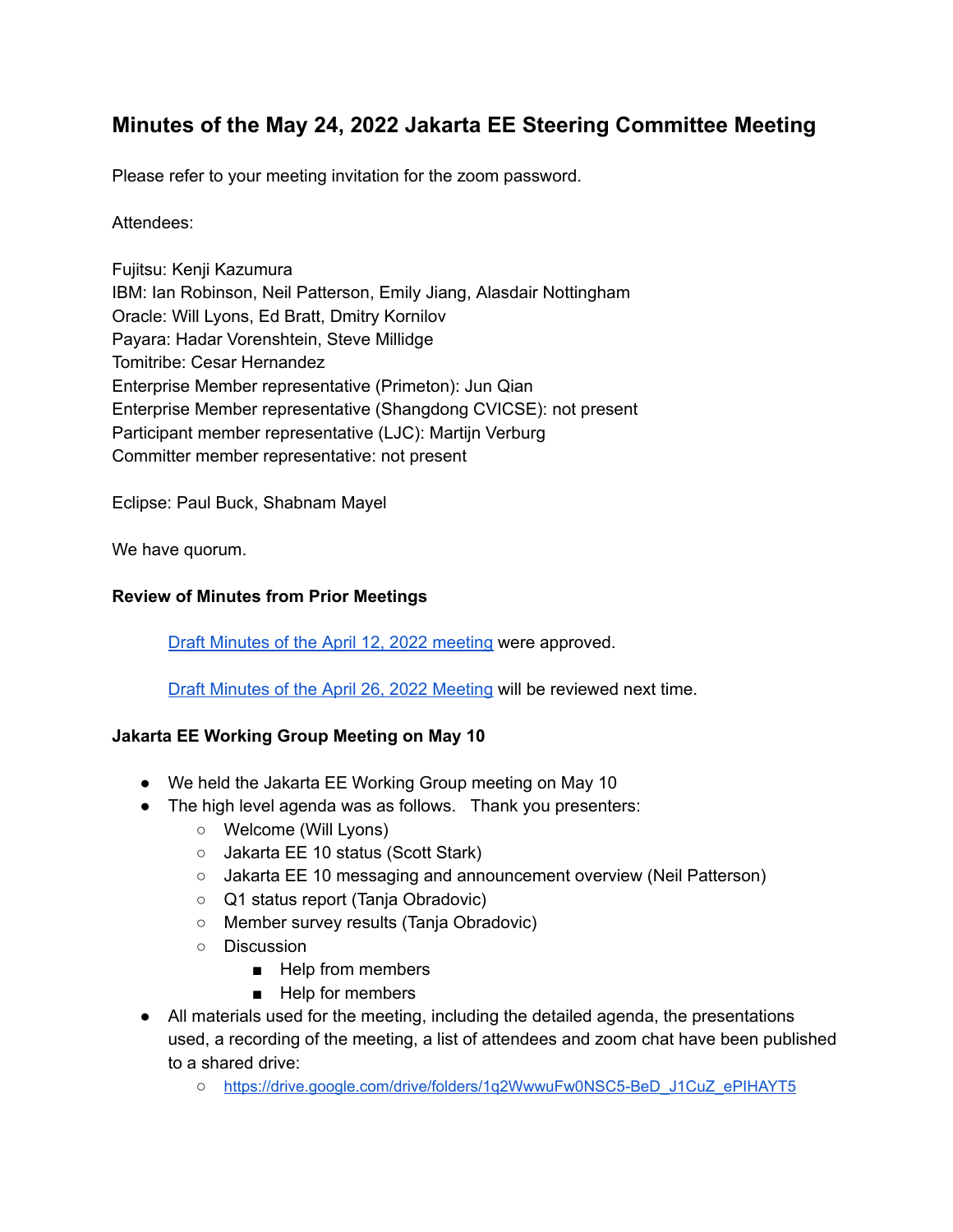- Highlights:
	- Scott socialized the expected Jakarta EE 10 schedule update (Complete on June 23, 2022)
	- Neil socialized the marketing messages, plan, and likely schedule update (end of June, perhaps June 28). Comments included:
		- Highlight release as part of [JakartaOne](https://jakartaone.org/2022/german) Livestream German on June 30
		- Question on compatibility logos for Core Profile
		- Add "side-by-side pre- Jakarta EE 10 vs. Jakarta EE 10" summary to collateral list
	- Tanja reviewed the Q1 results and member survey results
		- General discussion about possible F2F meeting and survey
	- Open discussion
		- Question/discussion about Jakarta EE 10 positioning and Spring
- Paul Buck suggested that we publish the video on Youtube

### **Jakarta EE 10 release status**

- See Scott's presentation from May 10:
	- [https://drive.google.com/file/d/1BgFAEZ7KbuszBNSVxccHFo6qFMw3Venj/view?](https://drive.google.com/file/d/1BgFAEZ7KbuszBNSVxccHFo6qFMw3Venj/view?usp=sharing) [usp=sharing](https://drive.google.com/file/d/1BgFAEZ7KbuszBNSVxccHFo6qFMw3Venj/view?usp=sharing)
- Jakarta EE Spec Mentor Assignments & Ballot Progress
	- [https://docs.google.com/spreadsheets/d/1YTUpfdLZZrk2\\_UGwoX2w0seOCueR](https://docs.google.com/spreadsheets/d/1YTUpfdLZZrk2_UGwoX2w0seOCueRO3sQJIjWxpDAa7g/edit#gid=35969432) [O3sQJIjWxpDAa7g/edit#gid=35969432](https://docs.google.com/spreadsheets/d/1YTUpfdLZZrk2_UGwoX2w0seOCueRO3sQJIjWxpDAa7g/edit#gid=35969432)
	- "Done": 28 (as of May 23, not incl Jakarta RPC vs. 16 on April 26)
	- $\circ$  "Ballot in process": 1 (as of May 23 vs. 5 on April 26)
		- The one listed as "ballot in process" is Jakarta Security 3.0 Paul thought this was supposed to go into ballot last week and will follow up
		- Even if one component spec remains in ballot, there is a process for enabling the Platform specs to enter into ballot
- Expect the Platform specifications to be in ballot by June 9
	- Jakarta EE Platform Specification 10
	- Jakarta EE Web Profile 10
	- Jakarta EE Core Profile 10
- Jakarta EE 10 released on June 23
- No actions required of Steering Committee or members at this time

### **Jakarta EE 10 announcement status**

- See Neil's presentation from May 10:
	- [https://drive.google.com/file/d/1j8OxoHu03TQDYdzqBYSvWwuF\\_DeDFSUr/view](https://drive.google.com/file/d/1j8OxoHu03TQDYdzqBYSvWwuF_DeDFSUr/view?usp=sharing) [?usp=sharing](https://drive.google.com/file/d/1j8OxoHu03TQDYdzqBYSvWwuF_DeDFSUr/view?usp=sharing)
- Jakarta EE 10 announcement on June 28
- Actions required of Steering Committee or members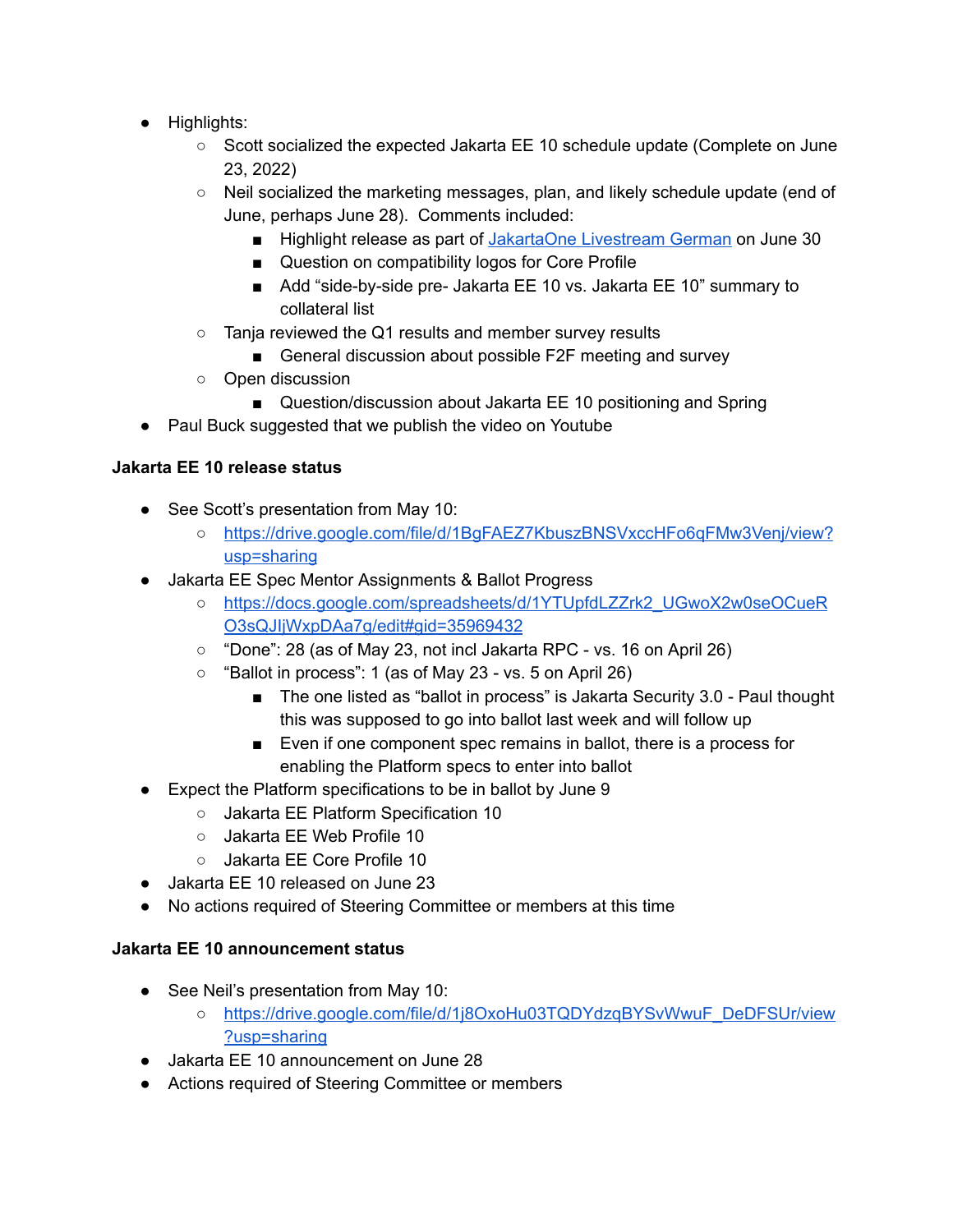- Quotes required by end of week [https://docs.google.com/spreadsheets/d/1Sx-KRJjS4tX-5Sz3kKnRUjrI5pdi0WcAs](https://docs.google.com/spreadsheets/d/1Sx-KRJjS4tX-5Sz3kKnRUjrI5pdi0WcAsZeVb2Xx8vY/edit#gid=2009958054) [ZeVb2Xx8vY/edit#gid=2009958054](https://docs.google.com/spreadsheets/d/1Sx-KRJjS4tX-5Sz3kKnRUjrI5pdi0WcAsZeVb2Xx8vY/edit#gid=2009958054)
- Draft blog posts and links requested by June 9 [https://docs.google.com/spreadsheets/d/1Sx-KRJjS4tX-5Sz3kKnRUjrI5pdi0WcAs](https://docs.google.com/spreadsheets/d/1Sx-KRJjS4tX-5Sz3kKnRUjrI5pdi0WcAsZeVb2Xx8vY/edit#gid=1184832282) [ZeVb2Xx8vY/edit#gid=1184832282](https://docs.google.com/spreadsheets/d/1Sx-KRJjS4tX-5Sz3kKnRUjrI5pdi0WcAsZeVb2Xx8vY/edit#gid=1184832282)
- Social kit: [https://docs.google.com/document/d/1azHBw1P4aywrCkAqbBWuQiseuynL8glDf](https://docs.google.com/document/d/1azHBw1P4aywrCkAqbBWuQiseuynL8glDfBQcxClsbns/edit#heading=h.tc7d22obf5vb) [BQcxClsbns/edit#heading=h.tc7d22obf5vb](https://docs.google.com/document/d/1azHBw1P4aywrCkAqbBWuQiseuynL8glDfBQcxClsbns/edit#heading=h.tc7d22obf5vb)
- social cards: [https://drive.google.com/drive/u/0/folders/1SjJ-\\_HQeWySgn7Zsa8IAFlOy2oTPJv](https://drive.google.com/drive/u/0/folders/1SjJ-_HQeWySgn7Zsa8IAFlOy2oTPJvZu) **[Zu](https://drive.google.com/drive/u/0/folders/1SjJ-_HQeWySgn7Zsa8IAFlOy2oTPJvZu)**

### **Core Profile and Compatibility Program**

- Update from Paul Buck of the Eclipse Foundation
- Three updates:
	- License being updated to include Core Profile
	- Appendix that includes namespace information will refer to "jakarta" (instead of javax)
	- The license itself will now be AISBL (Association internationale sans but lucratif)
- Revised trademark and compatibility license agreement will be sent out to members for signature soon
- Paul will ask for a "due date" for member signed agreement to be provided
- There is one compatibility logo at this time
	- $\circ$  Discussion on whether we should have a compatibility logo per profile. Will be taken up in the Marketing Committee.

## **Program Plan Q2 / Q3 objectives**

- 2022 Jakarta EE [Program](https://urldefense.com/v3/__https://docs.google.com/presentation/d/1JH_ONPYmsQxNgN-ta4Yc6AP7i3Ez1Hq1gP8PX2zbCeo/edit*slide=id.gae9757cb85_0_0__;Iw!!ACWV5N9M2RV99hQ!OeoAabK33_F9qqo09Q4z99C9YuU1ktqquKfobcp-H7EKdtF6HNrV6QikNbri3vsL-_p_-bJoqH1xw2nUXeTjj4MCgo-ysVl-gCwtNA$) Plan by quarter
- Confirm Q2 objectives
- Review Q3 objectives
	- Deliver Jakarta EE releases in 2022
		- Q3 objectives related to future direction of Jakarta EE
			- It was discussed and agreed that creating a strawman narrative for future direction would be useful
			- Would be useful for Steering Committee to provide a high-level message that Platform project team could augment
			- Steve Millidge volunteered to initiate this will have a direction for this activity by end of June
		- Drive Jakarta EE Brand, Awareness and Adoption
			- Objectives in this area are being maintained, will be reviewed by Neil this week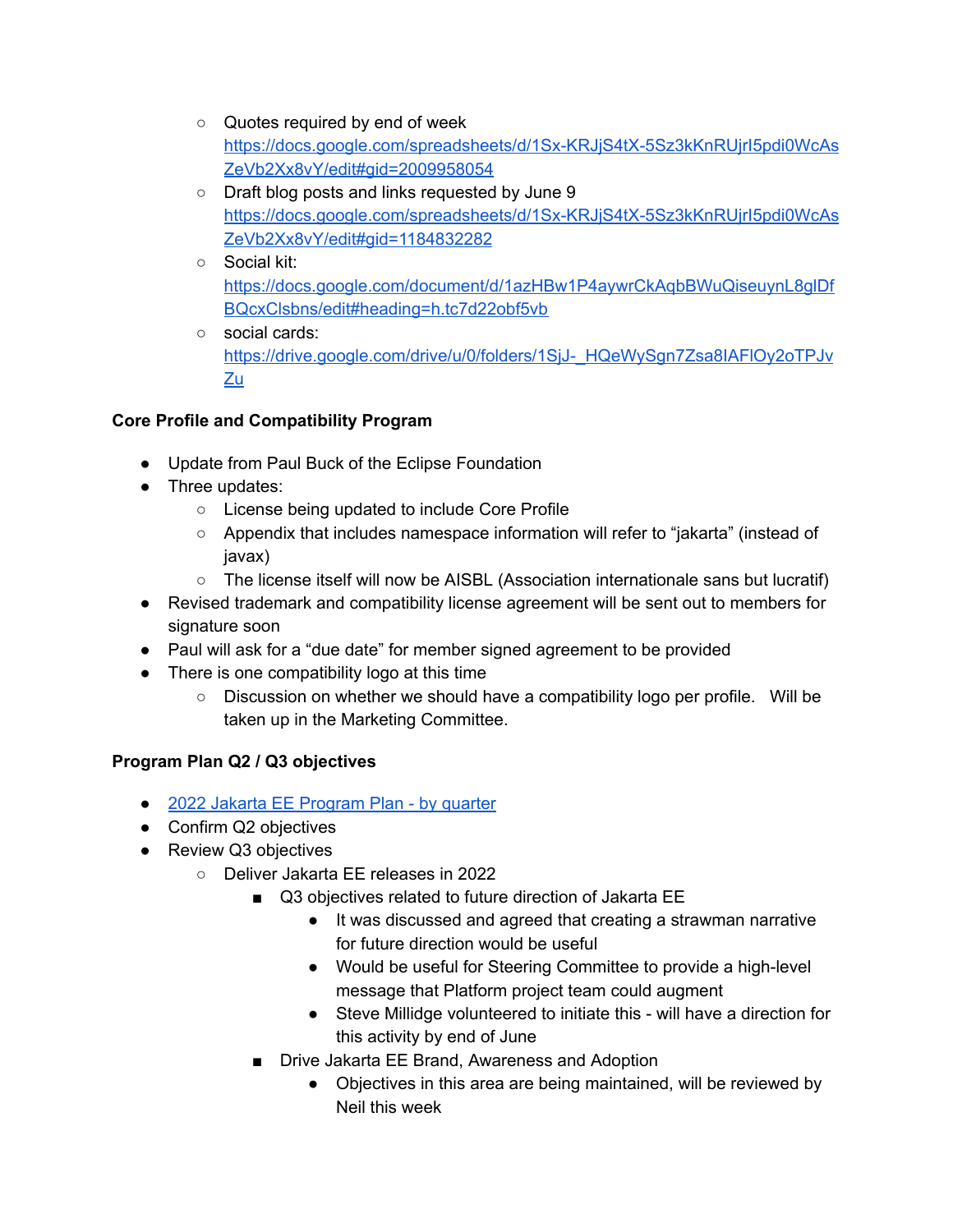- Align Jakarta EE and Microprofile
	- Jakarta Config example deleted
	- Need more input on Q3 objectives
- Enable Ecosystem Transition to jakarta namespace
	- Martijn volunteered to draft a blog post for Q2
	- We will continue to review this area at Steering Committee for Q3 objectives and for progress generally
		- javax -> jakarta.x [namespace](https://urldefense.com/v3/__https://docs.google.com/spreadsheets/d/1gEv8IK2xXYJxf2i0uUCwfIBMPybF9XMOczhA--hdRaE/edit*gid=0__;Iw!!ACWV5N9M2RV99hQ!OeoAabK33_F9qqo09Q4z99C9YuU1ktqquKfobcp-H7EKdtF6HNrV6QikNbri3vsL-_p_-bJoqH1xw2nUXeTjj4MCgo-ysVkS9FtTtg$) ecosystem progress [spreadsheet](https://urldefense.com/v3/__https://docs.google.com/spreadsheets/d/1gEv8IK2xXYJxf2i0uUCwfIBMPybF9XMOczhA--hdRaE/edit*gid=0__;Iw!!ACWV5N9M2RV99hQ!OeoAabK33_F9qqo09Q4z99C9YuU1ktqquKfobcp-H7EKdtF6HNrV6QikNbri3vsL-_p_-bJoqH1xw2nUXeTjj4MCgo-ysVkS9FtTtg$)
		- How can we encourage more rapid transition/support
			- For example, coordinated effort to reach out to some key vendors in this ecosystem?
- Grow and reward contributors and committers
	- Need meaningful Q3 objective
- Acquire new working group members
	- Suggestion is to focus on China see discussion on Jakarta EE China community below

### **Enable Ecosystem Transition to jakarta namespace**

- Mentioned above in Program Plan Q2/Q3 objectives
- Will track this as a standing agenda item per prior meeting

### **Include Jakarta EE Roadmap in next meeting(s)**

- Mentioned above in Program Plan Q2/Q3 objectives
- Will track this as a standing agenda item per prior meeting

#### **Jakarta EE China community**

- Jakarta EE Working Group update in Chinese
	- Would this be of interest to Chinese members?
		- Date TBD, should be scheduled in China-friendly time zone
	- If so, we can organize this call in Chinese Emily Jiang and YK, Yee-Kang Chang (both from IBM) would be able to help!
	- Emily agreed to poll the Chinese Working Group members to determine if there is interest
- JakartaOne Livestream China
	- Interest expressed to Marketing Committee mailing list
	- Issue opened <https://github.com/jakartaee/jakartaone.org/issues/376>
- Please use the following issue <https://github.com/eclipse-ee4j/jakartaee-tutorial/issues/275> to discuss what existing English work products/collateral would be most valuable to be translated to Chinese members and/or market so that we can respond more fully: